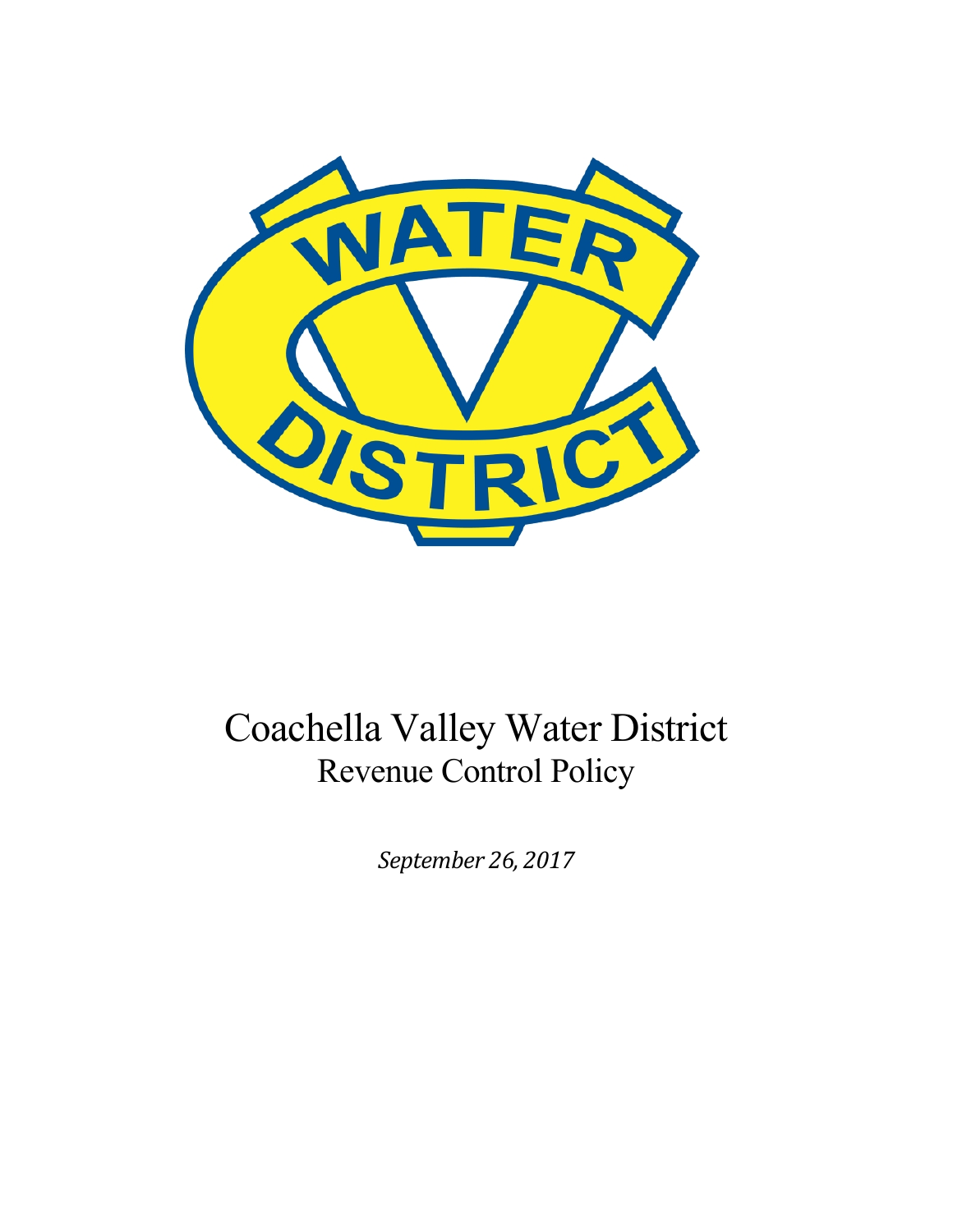## **Table of Contents**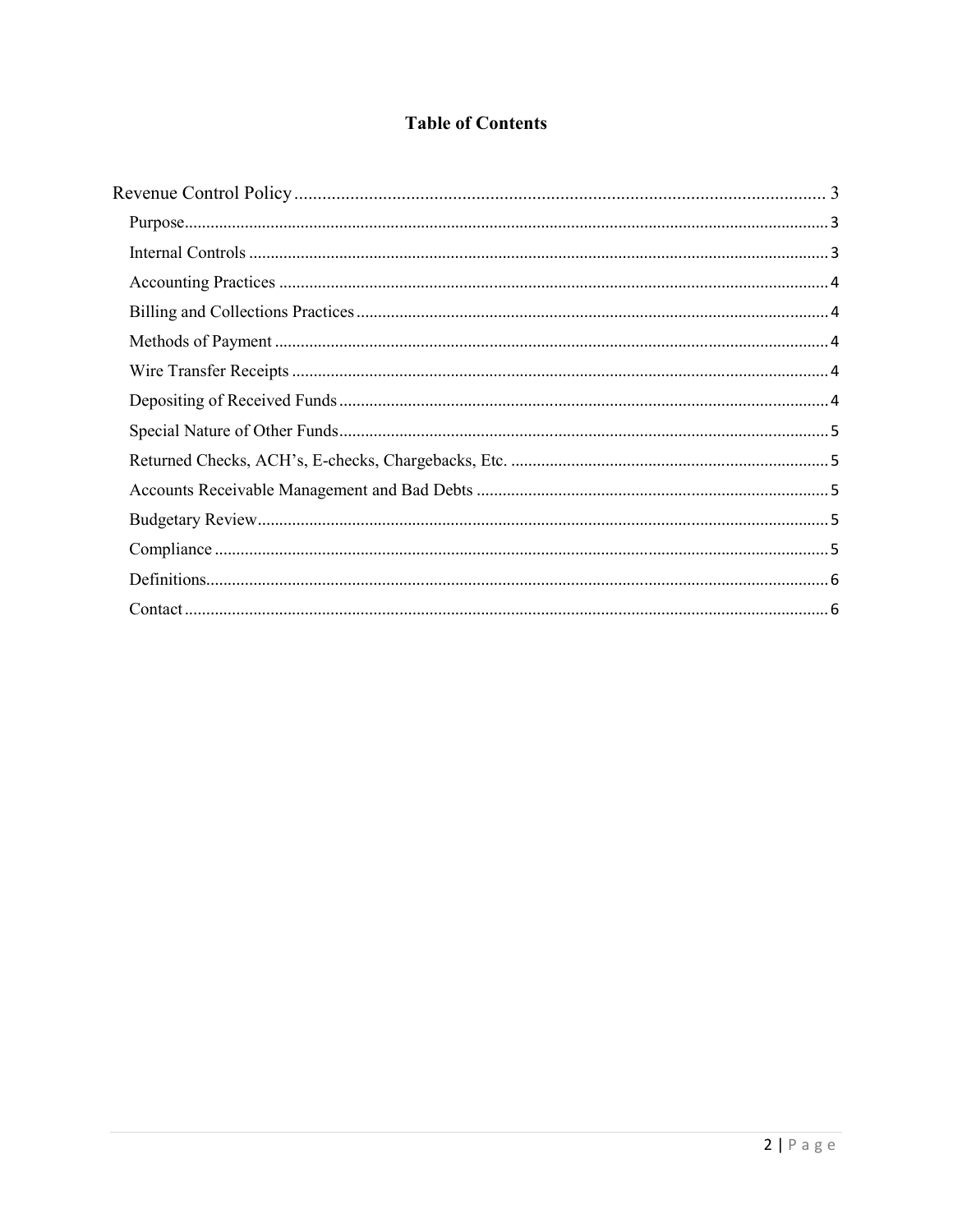## <span id="page-2-0"></span>**REVENUE CONTROL POLICY**

#### **Purpose**

The Coachella Valley Water District's ("CVWD") top operating revenues are utility billings for the various services it provides, including: Domestic Water, Sanitation Services, Groundwater Replenishment and Canal & Availability Charges. CVWD collects other non-operating revenues. These include property taxes, grants, developer fees, investment income, contributed assets, etc.

Strong internal controls in the areas of revenue control and cash receipts are imperative to ensure proper controls over revenues and sound financial management practices. Proper controls prevent the mishandling of cash receipts, aid in the collection of accounts receivable, and protect staff from allegations of inappropriate handling of revenue by defining responsibilities in the revenue process.

This Revenue Control Policy applies to all revenue collected, except where state or federal laws supersede. All CVWD departments receiving revenue will comply with this policy. This policy shall be reviewed on an annual basis.

#### **Internal Controls**

All aspects of cash receipting and accounts receivable should be subject to the proper controls including:

- 1. Segregation of duties such as initiation and authorization of transactions, execution of transactions (receipting and disbursement), recording transactions, reconcilement, and maintaining custody. Customer Billing routinely segregates  $\&$  rotates duties. Finance segregates who initiates, executes, records, reconciles and approves transactions.
- 2. Daily processing and timely deposit of receipts. Ideally, all funds should be deposited within 24 hours of receipt. Cash receipts, with rare exceptions, are deposited within 24 hours of receipt.
- 3. Timely reconciliation to application ledgers. Finance and Customer Billing regularly work together to reconcile customer ledgers.
- 4. Physical security procedures, such as locked safes and locked cash drawers. This is especially important for funds not deposited day of receipt. Unannounced cash counts happen periodically to verify that the safes and cash drawers are locked and in balance. These occur at both the Coachella and Palm Desert locations.
- 5. Fraud reporting procedures. The auditors recommend establishing an anonymous fraud hotline. Nearly 40% of fraud is detected through anonymous tips.
- 6. Use of integrated receipt and accounting systems wherever practical and cost-effective. Customer Billing reconciles all revenues received with cash receipts each day. The Finance Cash Accountant reconciles cash received at the bank daily with the daily cash summary received from Customer Billing. The Cash Accountant reconciles the bank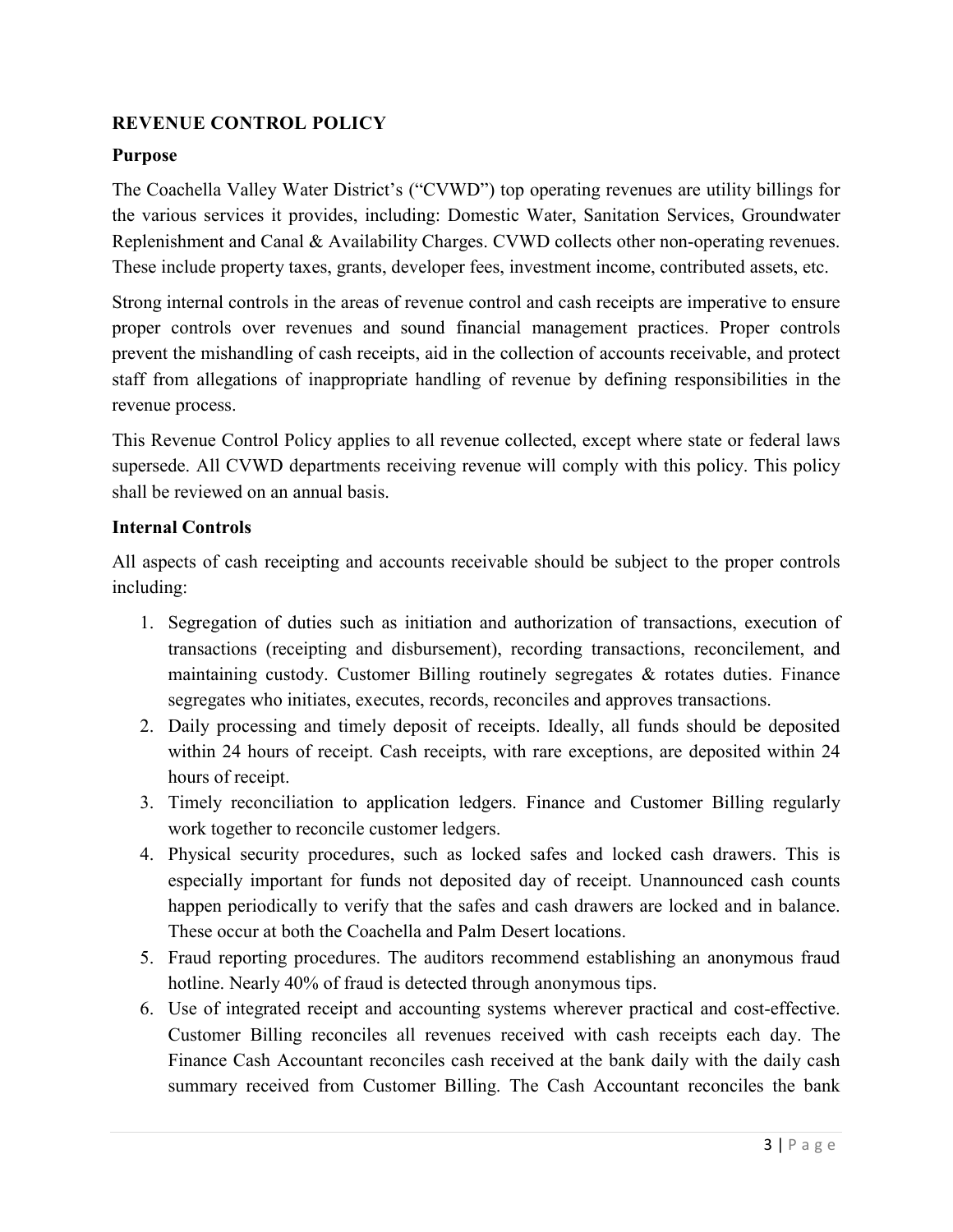<span id="page-3-0"></span>statement and the Controller approves the bank reconciliation at the end of each month. The Finance Director reviews the bank balances frequently to ensure reasonableness of activity and adequacy of cash flow to meet forecasted needs.

#### **Accounting Practices**

All receipts and receivables should be recorded in accordance with generally accepted accounting principles (GAAP).

## **Billing and Collections Practices**

Accounts receivable should be established for services provided in advance of payment and terms for collection should be established. In accordance with established procedures, bills should be initiated, recorded in an accounts receivable system, and generated within an established timely manner after initial service delivery. Effort should be made to ensure that receivables are collected in a timely fashion. An Accounts Receivable Collection and Debt Write-Off policy was established to provide for write-offs of accounts receivable, including timeframe, dollar thresholds, and decision-making authority.

#### **Methods of Payment**

CVWD's website has a very thorough listing of available payment options at the following link: [http://www.cvwd.org/190/Payment-Options.](http://www.cvwd.org/190/Payment-Options) These methods of payment promote electronic methods of access and payment, when feasible. This is cost-effective, reduces overall risk and increases cash flow. CVWD's web page also discusses CVWD's "Help2Others" Customer Assistance Program whereby eligible customers can receive a \$50 credit on their water bill.

## **Wire Transfer Receipts**

CVWD receives a limited number of incoming wire transfer receipts. All incoming wire transfers post to CVWD's Operating Account. The source of these wires may be property taxes from the County of Riverside, grant funds from the federal government, transfers from the Riverside County Investment Pool "TPIF" account, etc. Finance's General Accountant records the property tax cash receipts. Grant revenues are accrued as soon as grant billings are sent out to the federal or state agency. The Cash Accountant records incoming transfers between TPIF and the Operating Account as journal entries. Any revenues that have been receipted through the Miscellaneous Receivables system will be entered as cash receipts and posted against the respective receivable.

#### **Depositing of Received Funds**

Customer Service serves as the primary recipient for all revenue collection at both Coachella and Palm Desert. Cash receipts are batched by Customer Service each day. These batches are reconciled each business day and recorded in the financial system by Customer Billing. Finance posts these cash receipts batches and reconciles them to the daily cash received at the bank.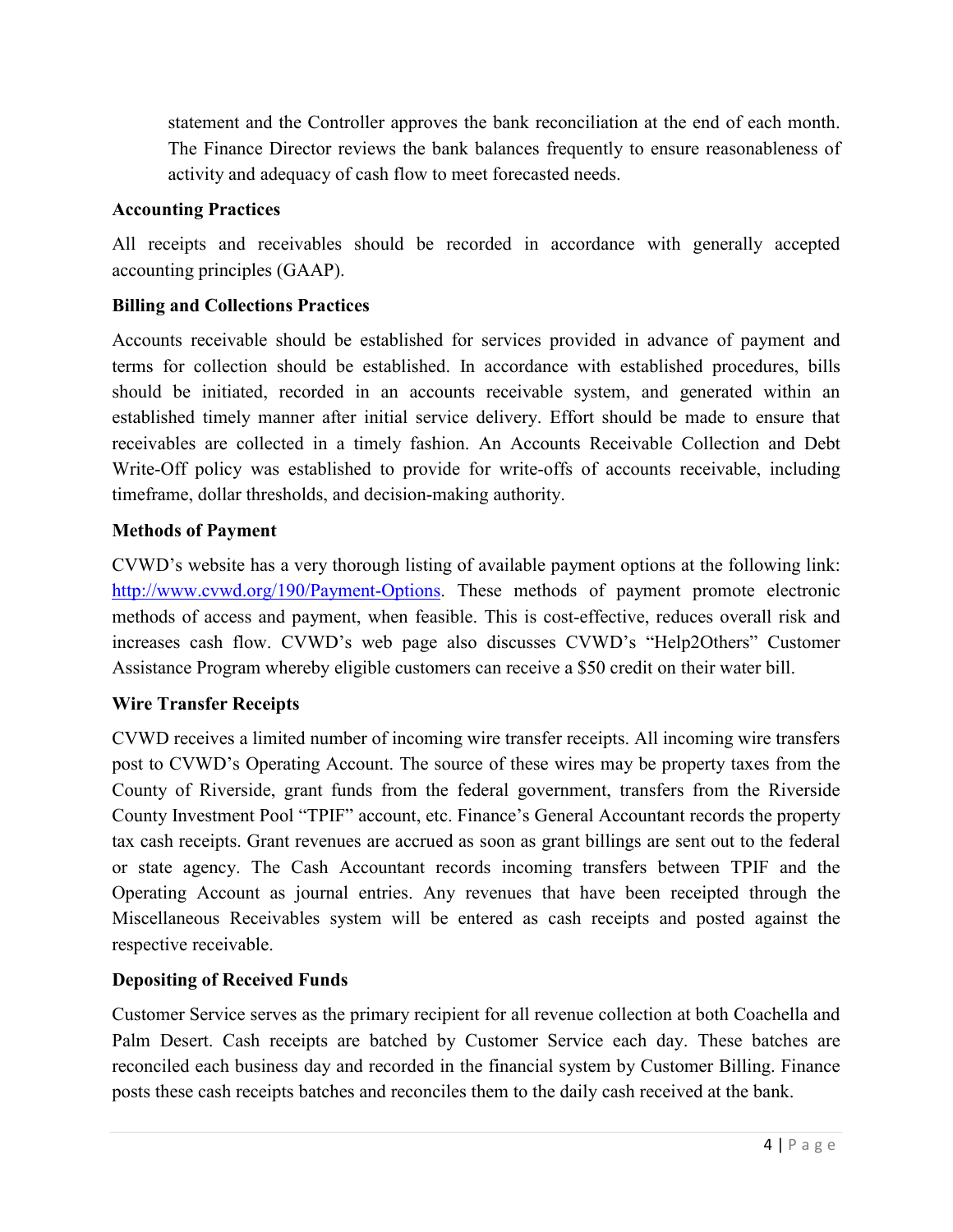#### <span id="page-4-0"></span>**Special Nature of Other Funds**

See the separate Accounts Receivable Collection and Debt Write-Off Policy for handling of special revenues such as claims, developer fees, etc. See the Grants Administration Policy for the handling of grant revenues.

#### **Returned Checks, ACH's, E-checks, Chargebacks, Etc.**

CVWD's Service Department, which includes Customer Billing, has a separate Returns Procedure. This procedure establishes the minimum requirements for processing returns from ACH, Auto Debit, E-checks, Home Banking, Chargebacks and Bank Adjustment Advices. This procedure was implemented to ensure that the customer is notified of a failed payment and the collection of that payment is followed up.

#### **Accounts Receivable Management and Bad Debts**

See the separate Accounts Receivable Collection and Debt Write-Off Policy, which discusses the following:

- 1. Accounts receivable are recorded in a manner that allows for aging analysis.
- 2. After reviewing available collection options, CVWD established procedures that maximize collections.
- 3. Bad debt expense will be estimated.
- 4. An allowance for doubtful accounts will be recorded.
- 5. Write-offs will be periodically performed to ensure that accounts receivable and allowance balances are not overstated.
- 6. Efforts will be made to pursue the timely collection of delinquent accounts.

#### **Budgetary Review**

- 1. Revenue collections and accounts receivable should be monitored in a timely manner. The Financial and Management Analysts review revenue collections monthly. The Controller, Accountant and Accounts Receivable Accounting Technician monitor revenues and accounts receivable monthly. The Finance Director and Controller receive monthly financial reports that include Budget vs. Actual Revenue Reports, as well as copy of the accounts receivable aging.
- 2. Actual and budgeted revenues are monitored monthly. The Board of Directors receives a Budget vs. Actual Quarterly Report analyzing revenues and expenses, including significant variances.

#### **Compliance**

It is the intent of this Revenue Control Policy to remain in full compliance with federal, state, local, or other applicable laws or requirements.